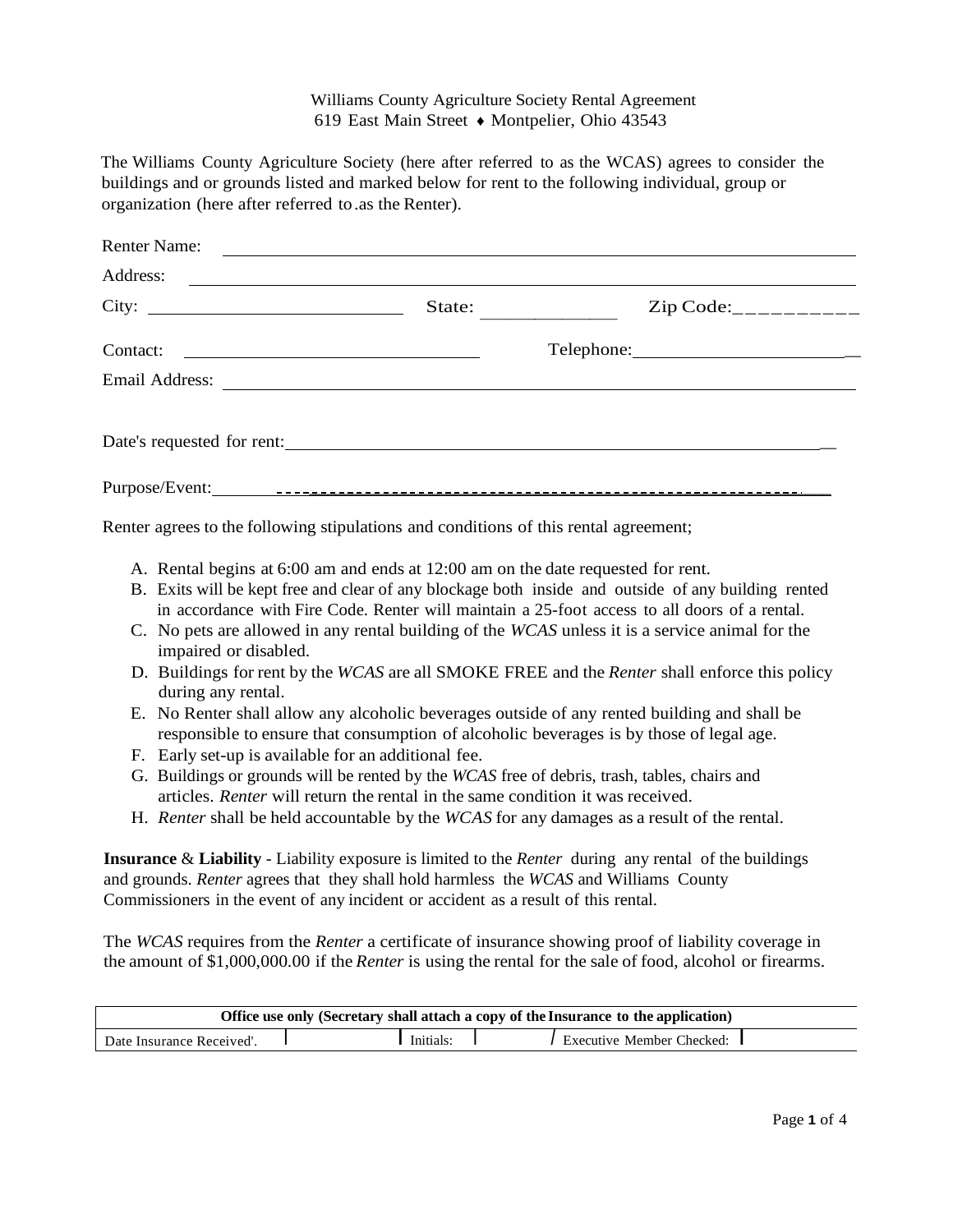## **Rental Options;**

**(Place an "Xi' next to the items you wish to rent)**

| $\mathbf X$ | <b>Rental Buildings</b>   | <b>Fee's Due</b>    | X                         | <b>Rental Buildings</b>         | <b>Fee's Due</b> |  |
|-------------|---------------------------|---------------------|---------------------------|---------------------------------|------------------|--|
|             | <b>Beef Barn</b>          | \$75.00             |                           | Gillette Building,              | \$400.00         |  |
|             | Deposit                   | \$50.00             |                           | Deposit                         | \$200.00         |  |
|             | Dairy Barn                | \$75.00             |                           | Youth 4-H Building              | \$100.00         |  |
|             | Deposit                   | \$50.00             |                           | Deposit                         | \$50.00          |  |
|             | Sheen Barn                | \$75.00             |                           | Thaman Building w/Kitchen       | \$125.00         |  |
|             | Deposit                   | \$50.00             |                           | Deposit                         | \$100.00         |  |
|             | <b>Goat Barn</b>          | \$75.00             |                           |                                 |                  |  |
|             | Deposit                   | \$50.00             | $\boldsymbol{\mathsf{X}}$ | Grounds Rental .                | <b>Fee's Due</b> |  |
|             | Grandstand (underneath)   | \$200.00            |                           | (Service Poles are separate)    |                  |  |
|             | Deposit                   | \$100.00            |                           | <b>Entire Fair Grounds</b>      | \$750.00         |  |
|             | <b>Grandstand Seating</b> | \$200.00            |                           | Deposit                         | \$250.00         |  |
|             | Deposit                   | \$100.00            |                           | ·Fair01·ounds Frontage          | \$100.00         |  |
|             | Hog Barn                  | \$75.00             |                           | Deposit                         | \$100.00         |  |
|             | Deposit                   | $\overline{$}50.00$ |                           | Fairgrounds East Lot            | \$250,00         |  |
|             | Horse Arena               | \$100.00            |                           | Deposit                         | \$100.00         |  |
|             | Deposit                   | \$50.00             |                           | <b>Fairgrounds North Campus</b> | \$400.00         |  |
|             | Horse Barn (new)          | \$100.00            |                           | Deposit                         | \$200.00         |  |
|             | Deposit                   | \$50.00             |                           | Covered Bridge (4 hours)        | \$150.00         |  |
|             | Rabbit Barn               | \$150.00            |                           | Deposit (cleaning fee waived)   | \$50.00          |  |
|             | Deposit                   | \$75.00             |                           | <b>Special Rentals</b>          |                  |  |
|             | <b>Livestock Pavilion</b> | \$125.00            |                           | Restrooms /per day)             | \$25.00          |  |
|             | Deposit                   | \$100.00            |                           | Flea Market Snots (summer)      | \$10.00          |  |
|             | <b>Open Pavilion</b>      | N/C                 |                           | Trash Barrels (each)            | \$5.00           |  |
|             | Deposit                   | \$25.00             |                           | Camping (per day)               | \$20.00          |  |
|             | <b>Draft Horse Barn</b>   | \$50.00             |                           | Pole Fee (electrical/lighting)\ | \$10.00          |  |
|             | Deposit                   | \$50.00             |                           | Pole Fee (hydrants/faucets)     | \$10.00          |  |

**Rental Fee's and Deposits** - *Renter* understands that 25% of the rental fee and deposit must be paid at the time of the booking. Balances due on rental fees must be paid in full no later than 2 weeks prior to any event or rent date. Rentals not paid in full by the 2-week mark shall be subject to loss of the deposit.

**Cancellation Policy** -A *Renter* who wishes to cancel a rental must do so 1 month in advance toreceive a full refund. A cancellation for rental made with less than 1 month notice is subject to loss of the deposit.

**Early Set Up Policy-WCAS** will allow whenever possible early access. This is an additional fee of½ or 50% of the space or building requested for rental. Early access grants a *Renter* the ability to collect the keys and set up in a building or on the grounds at 6PM the day before the event. *WCAS* will only allow and offer this option: if the rental is not already rented on the day before the rented event for the *Renter* of this agreement. *WCAS* Reserves the right to keep the deposit of anyone who is caught accessing a rental space early and has not paid for early set-up as per this agreement.

□ YES for Early Set Up □ NO to Early Set-Up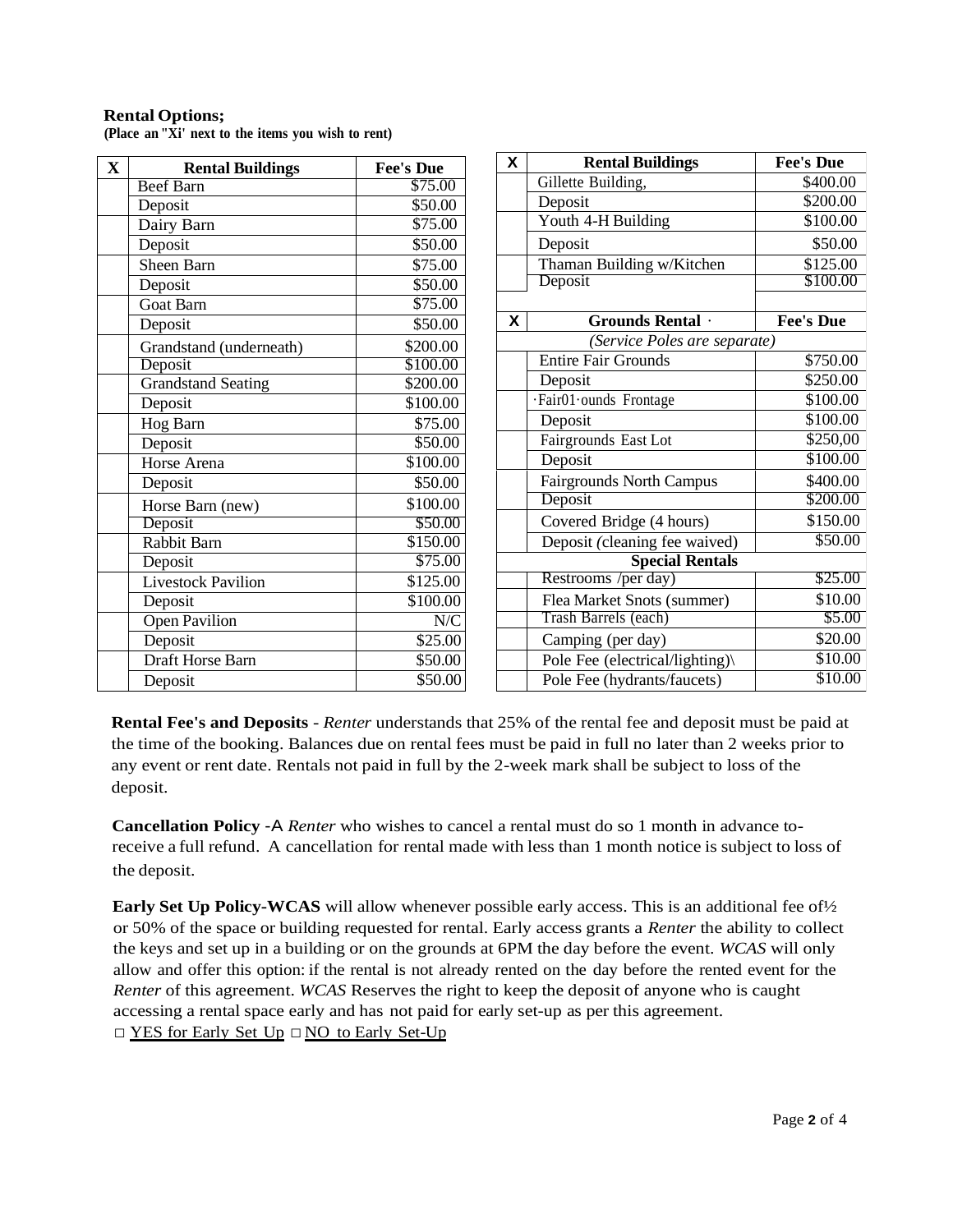**Livestock Barn Policy** - *WCAS* rents its livestock barns for open shows. Any livestock building rented has a \$300.00 cleaning fee due to waste dumpster rental and the Jr. Fair members cleaning and power washing the building after a rental.

**Key Policy** - *WCAS* will provide keys to rented buildings on an as needed basis. Those keys will be logged and only those authorized will be allowed to pick them up. Keys must be returned to the office with-in 24 hours after any rental event. Keys may be dropped at the office in the mail slot. Failure to return the keys with-in the 24-hour time frame will result in a loss of the deposit.

Name of Authorized Key Holder:

**Cleaning & Trash Fee** - WCAS charges a minimal fee of \$35.00 to cover the expenses of a custodianand dumpster fees. Livestock Buildings have their own separate charge. Fee waived for bridge rental.

In complete agreement of the terms, conditions, policies and fees contain herein, the *Renter*

(print name) and the *Williams County Agriculture*

*Society* mutually agree to this Rental Agreement as is executed on this date

the day of in 20 \_

RENTER SIGNATURE:

Dated:

WITNESS:

Dated:

| For Office Use Only - Rental and Deposit Totals           |                                                                                                                                                                                                                                                                                                                   |         |  |  |
|-----------------------------------------------------------|-------------------------------------------------------------------------------------------------------------------------------------------------------------------------------------------------------------------------------------------------------------------------------------------------------------------|---------|--|--|
| Building <> Rentals                                       | Livestock Barn Fee                                                                                                                                                                                                                                                                                                |         |  |  |
| <b>Grounds Rentals</b>                                    | Trash/Custodian Fee                                                                                                                                                                                                                                                                                               | \$35.00 |  |  |
| <b>Special Rentals</b>                                    | Deposits                                                                                                                                                                                                                                                                                                          |         |  |  |
| Early Set-Un Fee                                          | <b>Total Amount Due</b>                                                                                                                                                                                                                                                                                           |         |  |  |
| Amount Paid:,                                             | Balance Amount: $\frac{1}{2}$ $\frac{1}{2}$ $\frac{1}{2}$ $\frac{1}{2}$ $\frac{1}{2}$ $\frac{1}{2}$ $\frac{1}{2}$ $\frac{1}{2}$ $\frac{1}{2}$ $\frac{1}{2}$ $\frac{1}{2}$ $\frac{1}{2}$ $\frac{1}{2}$ $\frac{1}{2}$ $\frac{1}{2}$ $\frac{1}{2}$ $\frac{1}{2}$ $\frac{1}{2}$ $\frac{1}{2}$ $\frac{1}{2}$ $\frac{1$ |         |  |  |
|                                                           | Paid In Full Date:, Cash $\Box$                                                                                                                                                                                                                                                                                   |         |  |  |
| <b>EXECUTIVE COMMITTEE</b><br><b>EXECUITIVE COMMITTEE</b> |                                                                                                                                                                                                                                                                                                                   |         |  |  |
|                                                           |                                                                                                                                                                                                                                                                                                                   |         |  |  |